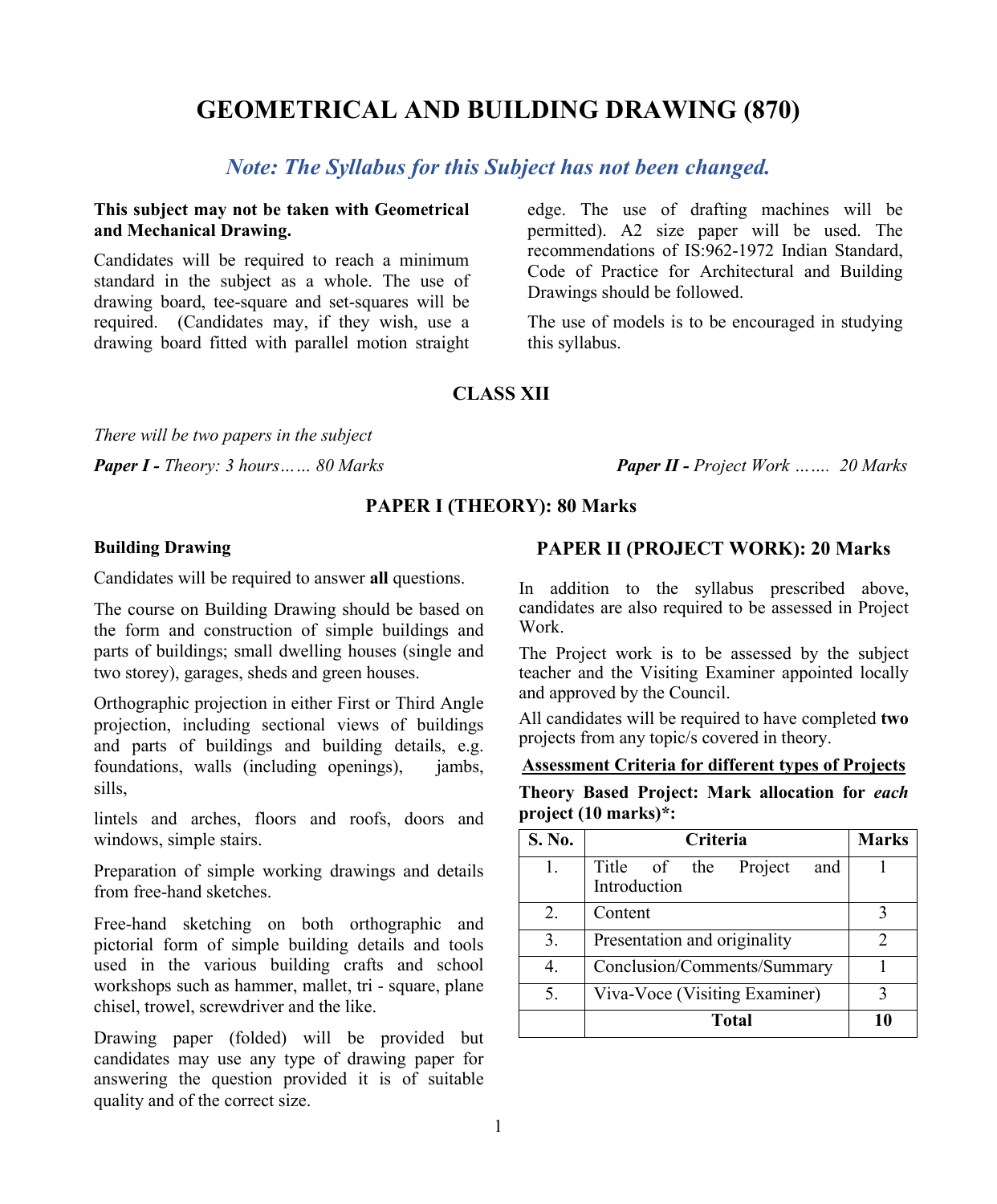**Model Based Project**: **Mark allocation for** *each* **project (10 marks)\*:**

| S. No. | Criteria                      | <b>Marks</b> |
|--------|-------------------------------|--------------|
|        | Title of the Project          |              |
|        | Model construction            |              |
|        | Concise Project report        |              |
|        | Viva-Voce (Visiting Examiner) |              |
|        | <b>Total</b>                  |              |

#### **Sketching Based Project**: **Mark allocation for** *each* **project (10 marks)\*:**

| S. No. | Criteria                      | <b>Marks</b> |
|--------|-------------------------------|--------------|
|        | Annotations                   |              |
|        | Line weights                  |              |
|        | Viva-Voce (Visiting Examiner) |              |
|        |                               |              |

**List of suggested assignments for Project Work:**

# **1. Model Making:**

Make a Study model to Scale, selecting any topic from the syllabus. Example:

- Scaled model of Small Residence
- Detailed model of Staircase
- Model demonstrating different types of roofs

### **2. Market Survey on Building Materials (Online/offline):**

Conduct a market survey of selected building materials which are commonly used in construction along with their rates. Collect samples/pictures of *any 5* building materials used (e.g.: Bricks, Wood & Wood Finishes, Flooring, Doors & Windows materials). Prepare a report including:

- The findings of your Market Survey, along with samples/pictures of building materials collected.
- Factors to be kept in mind while selecting building materials.
- Innovation in technologies and other global factors leading to a rapid change in building materials.

# **3. Site Study/Desktop Study:**

Select a site (It could be a site which is under construction, a completed project such as an apartment, bungalow, independent villa, interiors of a residence or a project online, etc.). Visit the selected site to understand the type of construction, the materials used and the architectural or interior design.

 Prepare a project report highlighting your observations and findings along with sitepictures.

### **4. Sketching:**

Develop ten free hand sketches of buildings and their details. Examples:

- Door & Window details
- Types of bricks
- Isometric views of building or their details
- Plan & Section details
- One point or two-point perspectives

# **5. Working Drawings:**

Prepare two simple working drawings (manually) for any project, including sectional views of buildings and parts of buildings along with building details, with lineweights, e.g.: Civil Drawings, Sections & Elevations, etc.

 Students must be given sample working drawings for reference and asked to draft manually with lineweights (This exercise will help students understand the role of consultants who prepare different types of working drawings).

Example: Foundations, walls including openings, jambs, sill, lintels, arches, floors, roofs, doors and windows & simple stairs.

# **6. Research Study:**

Study any one of the following topics and present your findings in the form of a report (giving a few examples of projects) **OR** prepare a Powerpoint presentation (of not less than 15 slides) on the same.

- Contemporary/Modern Architecture
- Sustainable Architecture
- Traditional Architecture
- Art Deco
- Brutalist Architecture

#### **7. Precedent Study - Indian Architecture:**

Conduct a deep and extended study on an **Indian Architect** (e.g. - Charles Correa, B.V. Doshi, Raj Rewal, Laurie Baker, etc.). Prepare a report giving examples of the projects done by the architect, along with images & sketches **OR** prepare a Powerpoint presentation (of not less than 15 slides) on the same.